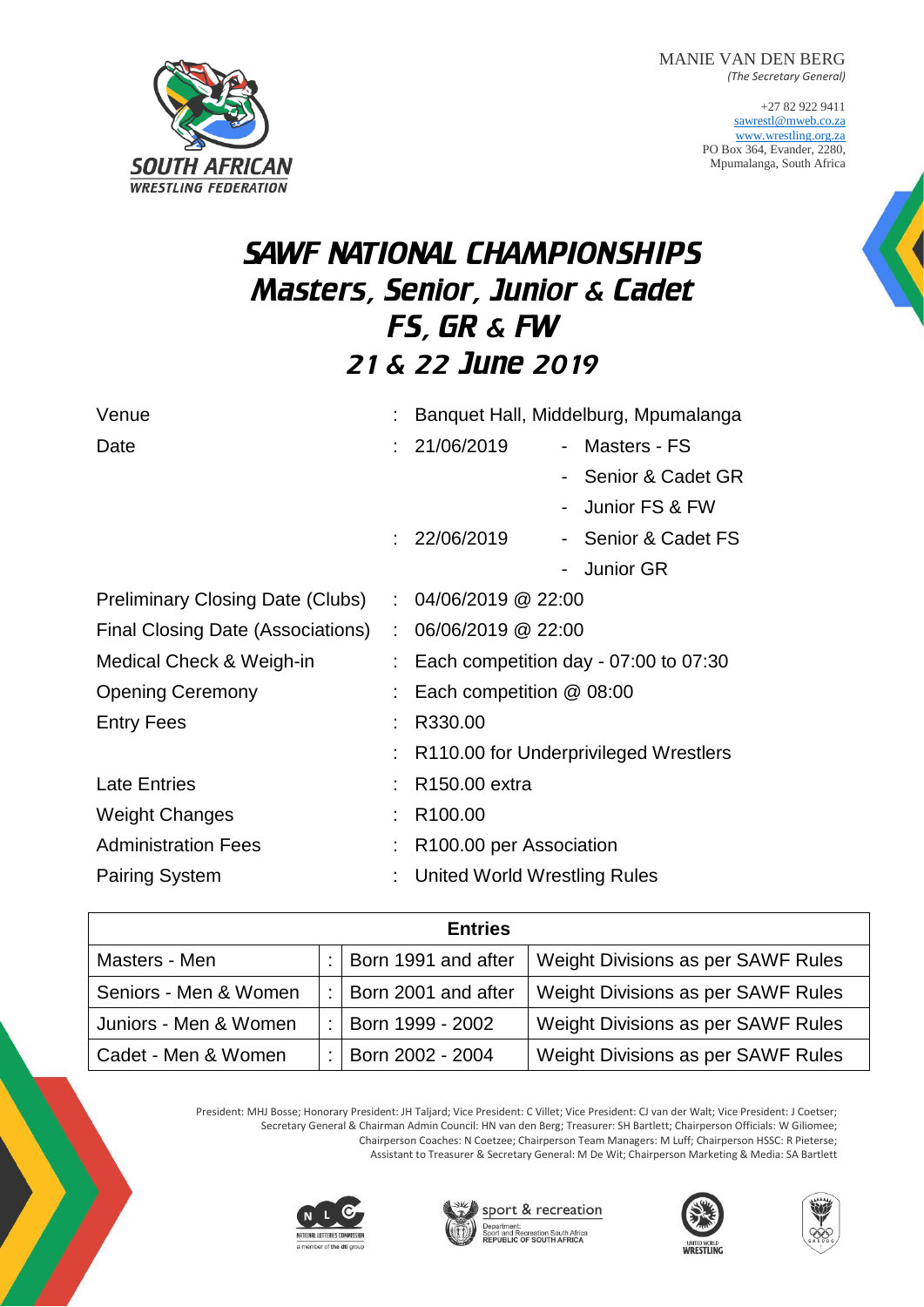



|               | <b>FS</b> | GR   | <b>FW</b> |
|---------------|-----------|------|-----------|
| <b>Senior</b> | 52kg      | 50kg | 45kg      |
| Junior        | 45kg      | 45kg | 45kg      |
| <b>Cadet</b>  | 36kg      | 36kg | 31kg      |

**Minimum weight for the following divisions applies**

#### **Wrestlers weighing less than the minimum weight will not be allowed to participate please make sure BEFORE entering for the championships.**

#### **Medical Rules - Potentially Infectious Skin Lesions**

The purpose of the pre-competition medical check is not to eliminate wrestlers from competition but the SAWF is obliged to ensure the health and safety of all participants during competitions.

To decide if a lesion is infectious or not can be very difficult. For this reason, the opportunity to present a letter from a Medical Doctor or Dermatologist exists, to certify activity or non-activity of suspicious lesions.

The letter from the Doctor / Dermatologist should not be older than seven (7) days and must state where the suspected lesion / mark is and confirm that it is not infectious;

This letter must be handed in to the medical examination officials at the pre-competition examination.

If no letter is submitted the medical practitioner or, in the absence of a medical practitioner, the HSS Council member on duty will apply the rules regarding the strapping of skin lesions, keeping in mind the safety of other participants at the competition.

Only HSS approved strapping will be used to cover and secure the lesion - the cost of which will be passed onto the association by the SAWF treasurer.

#### **NO WRESTLER WITH SKIN LESIONS OR CONTAGIOUS MEDICAL CONDITION IN AND AROUND THE FACE AS WELL AS THE NECK OR HAIRLINE WILL BE ALLOWED TO WRESTLE.**

It may occur that a lesion was not seen during the pre-competition medical, for various reasons. The main reason often is that the wrestler has hidden the lesion by applying make-up to it.

Should the lesion appear through the day the above guidelines will be applied.

In the event of a dispute the senior team manager may request the tournament secretary to convene a panel consisting of the tournament secretary, SAWF refereeing delegate, the SAWF

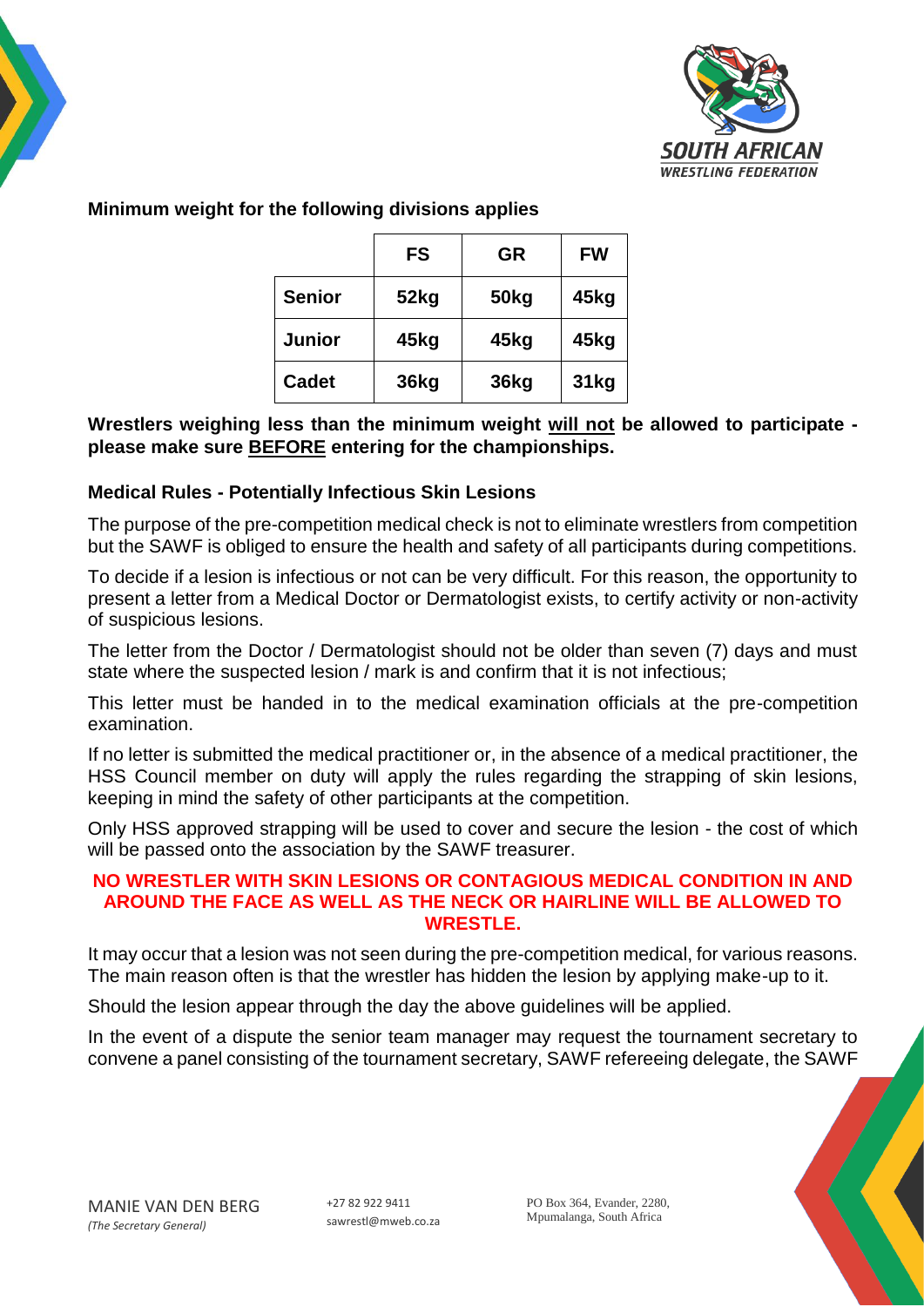



HSS delegate and the SAWF coaches delegate to rule on the matter - their decision is final, and no further representations will be considered.

## **Tournament Rules and Regulations**

- Please keep traffic conditions in mind in and around the venue to ensure that you arrive on time - no wrestler will be allowed to weigh in after the official weigh in has ended.
- Referees and Judges to report to the SAWF referee delegate before **06:45** and immediately after weigh-in a short, compulsory, information session and rule discussion will take place.
- All wrestles to be correctly registered with the SAWF through eTMS.
- All entries to be done on eTMS before the final closing date.
- Late entries accepted up until the end of the official weigh-in.
- Entries on the day of the competition will only be accepted from the head team manager.
- Entry fees are non-refundable except in the case of withdrawal for medical reasons medical certificates to be submitted to the tournament secretary **BEFORE** the end of the official weigh-in.
- All referees, judges, team mangers, coaches, HSS officials and tournament administrators must be entered on eTMS before the final closing date.
- All delegates must register by scanning in their barcoded membership card at the designated scanning point.
- Associations to submit the names of their senior team manager (one per association) to the secretary of the team managers council before the competition.
- Weigh-in and officials' cards will only be handed to the senior team manager.
- The senior team manager is responsible for:
	- o Ensuring their team is ready for the opening ceremony
	- o Withdrawal of wrestlers for any reason
	- o Querying results or pairing/program errors please note this is to be done at the Team Manager's station and not directly with the tournament administrators.
	- o Late entries of wrestlers or officials on the day of competition with the tournament secretary.
	- $\circ$  Signing off final entries after weigh-in at the tournament administrator changes after the start of the competition cannot be made.
- All wrestlers in single brackets must remain for the opening and need to check with the tournament secretary before leaving - doping control may require the wrestler to give a sample and should the wrestler not be available a missed test will be recorded, which is a doping offence and could lead to sanctions being imposed.
- Uncontested (single brackets) wrestlers will receive their medals directly after the opening on the podium, team managers to ensure the wrestler is ready and dressed accordingly.
- Officials are only allowed to participate in one role during the competition eg. Only as coach or team manager and not both.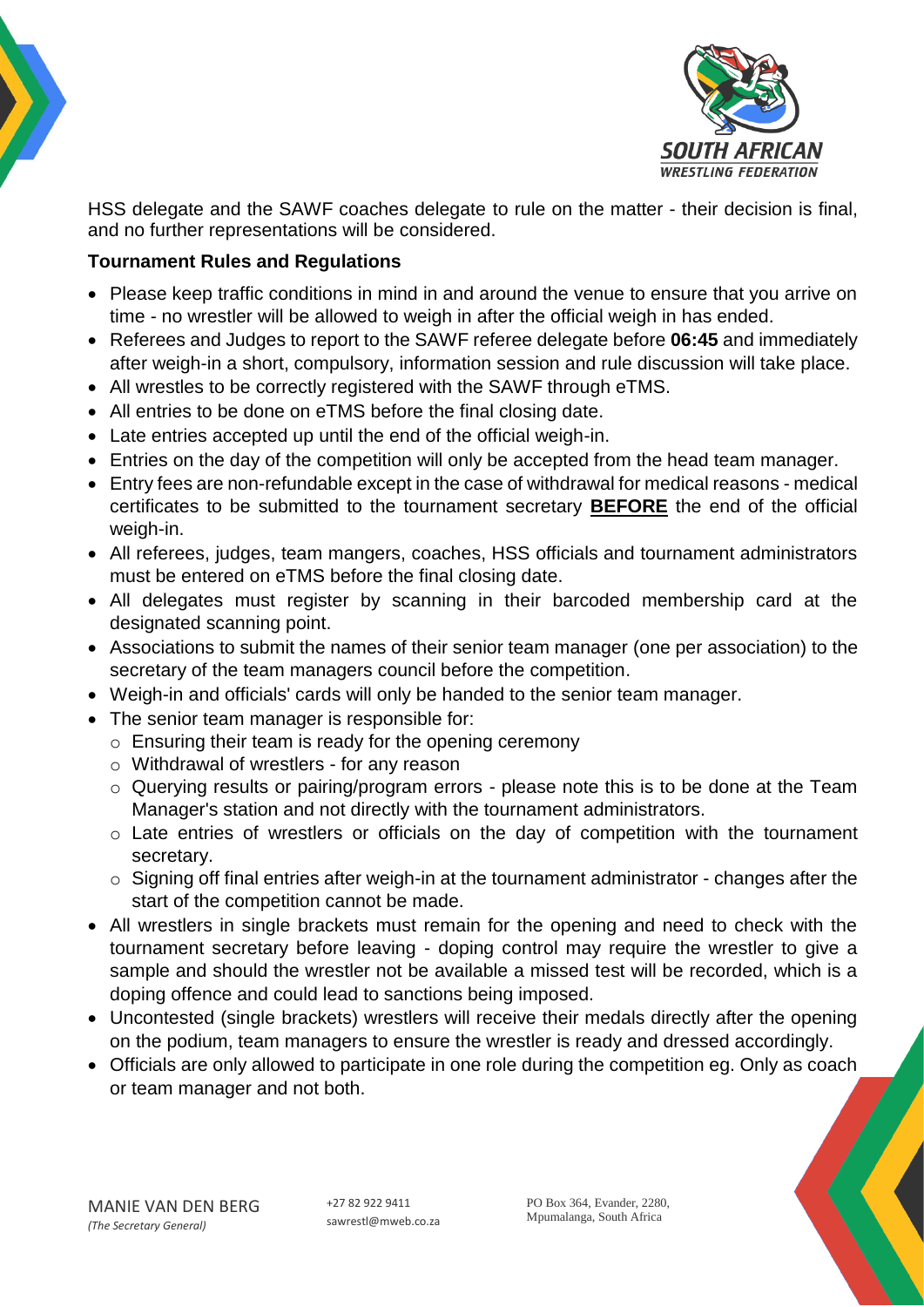



- The medal ceremony will proceed directly after the finals and wrestlers must be present to receive their medals.
- Team managers to ensure that the wrestlers are correctly dressed (club, association or national track suite) and are ready to collect their medals when announced. Wrestlers who are not correctly dressed **WILL NOT** be allowed to collect their medals on the podium.

Good luck to all our athletes and officials - we hope you all have a successful competition but most importantly that you enjoy the day with us.

**Link to live results, programs and pairing sheets can be found at the following link <https://emms.wrestling.org.za/public> and be sure to share all your photos and videos on our [Facebook](https://www.facebook.com/WrestingSA/) page as well!**

| <b>FS</b>                                                                          | <b>FS</b>                                                                                            | <b>FS/GR</b>                                                                                | <b>FW</b>                                                                                  | <b>FW</b>                                                                            | <b>FW</b>                                                                                           | <b>GR</b>                                                                                         | <b>GR</b>                                                                                   | <b>FS/GR</b>                                   |
|------------------------------------------------------------------------------------|------------------------------------------------------------------------------------------------------|---------------------------------------------------------------------------------------------|--------------------------------------------------------------------------------------------|--------------------------------------------------------------------------------------|-----------------------------------------------------------------------------------------------------|---------------------------------------------------------------------------------------------------|---------------------------------------------------------------------------------------------|------------------------------------------------|
| <b>Senior</b>                                                                      | <b>Junior</b>                                                                                        | Cadet                                                                                       | <b>Senior</b>                                                                              | <b>Junior</b>                                                                        | <b>Cadet</b>                                                                                        | <b>Senior</b>                                                                                     | <b>Junior</b>                                                                               | <b>Masters</b>                                 |
| > 2001                                                                             | 1999 - 2002                                                                                          | 2002 - 2004                                                                                 | > 2001                                                                                     | 1999 - 2002                                                                          | $2002 - 2004$                                                                                       | > 2001                                                                                            | 1999 - 2002                                                                                 | >1991                                          |
| 52 - 57kg<br>61kg<br>65kg<br>70kg<br>74kg<br>79kg<br>86kg<br>92kg<br>97kg<br>125kg | *45 - 50kg<br>*53kg<br>57kg<br>61kg<br>65kg<br>70kg<br>74kg<br>79kg<br>86kg<br>92kg<br>97kg<br>125kg | *36 - 41kg<br>45kg<br>48kg<br>51kg<br>55kg<br>60kg<br>65kg<br>71kg<br>80kg<br>92kg<br>110kg | 45 - 50kg<br>53kg<br>55kg<br>57kg<br>59kg<br>62kg<br>65kg<br>68kg<br>72kg<br>76kg<br>*82kg | 45 - 50kg<br>53kg<br>$55$ kg<br>57kg<br>59kg<br>62kg<br>65kg<br>68kg<br>72kg<br>76kg | *31 - 36kg<br>40kg<br>43kg<br>46kg<br>49kg<br>53kg<br>57kg<br>61kg<br>65kg<br>69kg<br>73kg<br>*77kg | $50 - 55$ kg<br>60kg<br>63kg<br>67kg<br>72kg<br>77kg<br>82kg<br>87Kg<br>97kg<br>130 <sub>kg</sub> | *45 - 50kg<br>55kg<br>60kg<br>63kg<br>67kg<br>72kg<br>77kg<br>82kg<br>87kg<br>97kg<br>130kg | 62kg<br>70kg<br>78kg<br>88kg<br>100kg<br>130kg |
| (10)                                                                               | (12)                                                                                                 | (11)                                                                                        | (11)                                                                                       | (10)                                                                                 | (12)                                                                                                | (10)                                                                                              | (11)                                                                                        | (6)                                            |

## **Bracket Lists**



PO Box 364, Evander, 2280, Mpumalanga, South Africa